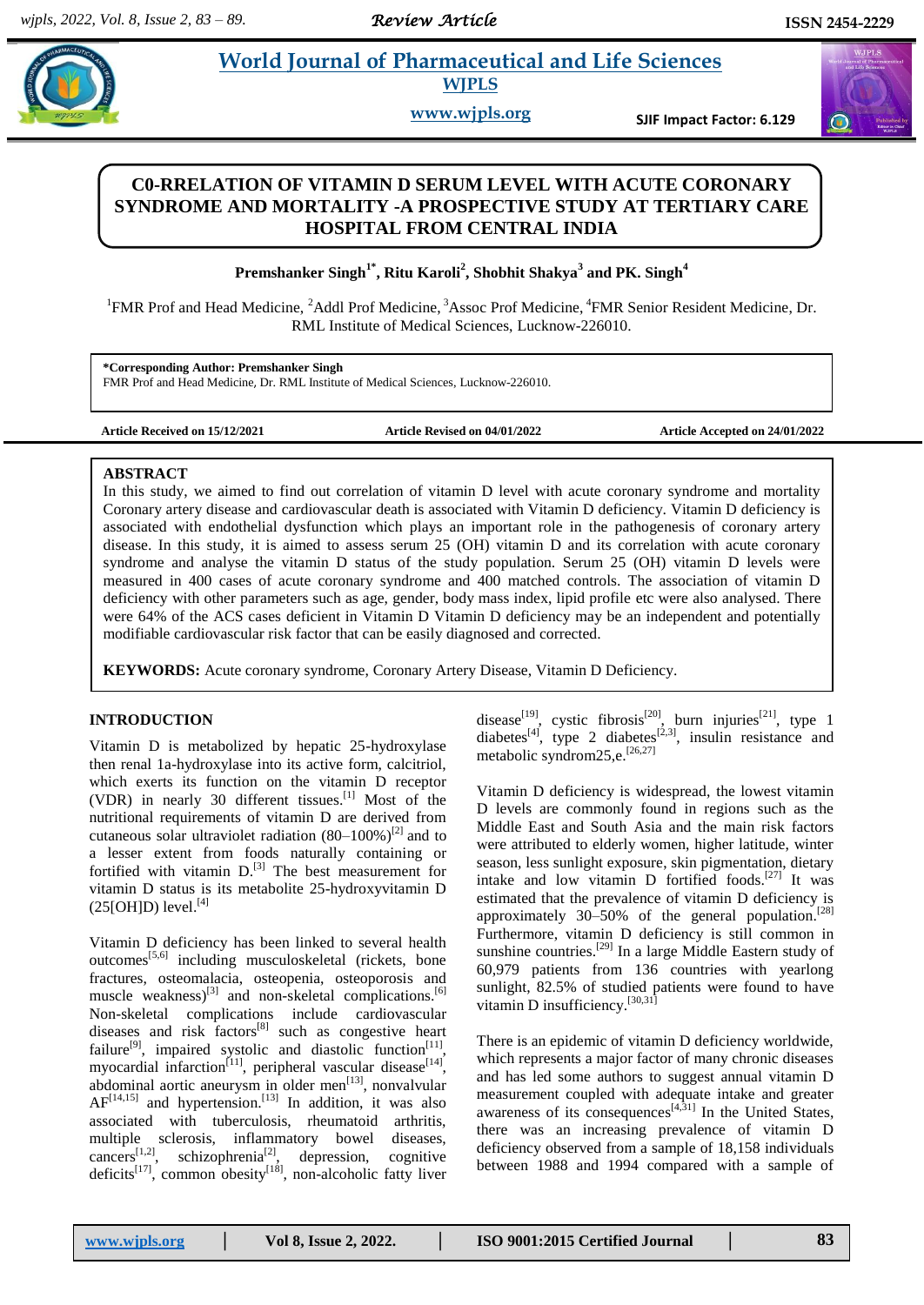20,289 individuals between 2000 and 2004 with 5– 9 nmol/l decrease in vitamin D levels.<sup>[32]</sup>

Vitamin D levels were found to be lowest in Blacks, followed by Hispanics and Chinese, and adequate in Whites (Multi-Ethnic Study of Atherosclerosis MESA).<sup>[33]</sup> Another study done by Yetley in 2008 demonstrated that non-Hispanic blacks and Mexican Americans tend to have lower levels of vitamin D in comparison with non-Hispanic whites.<sup>[34]</sup> He also found vitamin D to be significantly lower among obese and non-college educated individuals, as well as those with poor health statuses, hypertension, low high-density lipoprotein levels and low milk consumption. Furthermore, the level of vitamin D deficiency was found to be alarmingly lower in winter and spring in a study done in British adults.<sup>[38]</sup>

Vitamin D and cardiovascular diseases

Vitamin D deficiency has been linked to several cardiovascular risk factors.<sup>[36,37]</sup> Through increased renin and angiotensin II synthesis, vitamin D deficiency can increase the production of reactive oxygen species and G protein RhoA, resulting in inhibition of the pathways necessary for intracellular glucose transporter and thus the development of insulin resistance and metabolic syndrome.<sup>[25]</sup> In addition, direct effects of vitamin D upon smooth muscle calcification and proliferation could contribute to their effects on cardiovascular health.<sup>[39]</sup> In the Inter99 study of 6784 individuals, high vitamin D level was associated with a favorable lipid profile and lower incidence of metabolic syndrome.<sup>[39]</sup>

Furthermore, in an analysis of NHANES III 1988–1994, low vitamin D was associated with cardiovascular disease  $(CVD)^{[7,33,34]}$  and select CVD risk factors, including diabetes mellitus (DM), obesity, and hypertriglyceridemia.<sup>[24]</sup> In a prospective nested casecontrol study between 1993 and 1999 of 18,225 US men (Health Professionals Follow-Up Study), low vitamin D was associated with a higher risk of myocardial infarction in comparison with sufficient 25(OH)D after multivariate adjustment.<sup>[11]</sup> Kim and colleagues have found a high prevalence of hypovitaminosis D in individuals with cardiovascular diseases, namely coronary heart disease and heart failure, after controlling for age, race and gender, using data from NHANES 2001–2004. [8,37,38]

Additional prospective study of the Integrated Intermountain Healthcare system database of 41,504 patients has shown an association between vitamin D deficiency and an increase in the prevalence of DM, HTN, hyperlipidemia, and peripheral vascular disease (PVD)  $(P < 0.0001)$  as well as with incident death, heart failure, coronary artery disease/myocardial infarction, stroke and their composite. $[40,41]$  Also, low serum 25(OH)D was identified as casually associated with increased risk for CVD on the basis of Hill's criteria for causality in a biological system. [41] In a meta-analysis of 19 prospective studies in 65,994 participants, Wang et al.

have demonstrated a linear and inverse association between circulating vitamin D level and risk of cardiovascular diseases. [42]

The association of vitamin D deficiency with coronary artery diseases (CADs) have been investigated in many studies.<sup>[43,44,45,46]</sup> In 1978, a Danish study found that low vitamin D levels were significantly associated with angina and myocardial infarction.<sup>[47]</sup> In a multicenter US cohort study evaluating patients admitted with acute coronary syndrome (ACS), about 95% of patients were found to have low vitamin D levels.<sup>[47]</sup> In a study conducted by Dziedzie et al., low vitamin D levels were observed in patients with myocardial infarction history.<sup>[48]</sup> In a case-control study  $(n=240)$ , Roy et al. reported that severe vitamin D deficiency was associated with increased risk of acute myocardial infarction after adjusting for risk factors.<sup>[49]</sup> Similar findings were reported from Health Professionals Follow-up Study which included 18,225 participants. In this study, at 10 year follow-up, participants with normal vitamin D level had about half the risk of myocardial infarction.<sup>[11]</sup> In a large prospective study  $(n=10,170)$ , low vitamin D levels were found to be associated with increased risk of ischemic heart disease, myocardial infarction, and early death during 9 years of follow-up.<sup>[50]</sup> Additionally, in a meta-analysis of 18 studies, low vitamin D levels were found to have an increased risk of ischemic heart disease and early death.<sup>[50]</sup>

## **MATERIAL AND METHOD**

A total of 400 consecutive patients with ACS were studied at Dr RML IMS Lucknow. The inclusion criterion was ACS and the diagnosis was made on the basis of a compatible clinical profile in combination with electrocardiographic, echocardiographic and serum troponin $[9,10]$  $[9,10]$  while that of T2DM was made using the American Diabetes Association criteria.<sup>[\[11\]](https://www.ncbi.nlm.nih.gov/pmc/articles/PMC5010093/#b11-cmed-9-2016-037)</sup> Patients were excluded if they had chronic kidney disease, heart failure, primary hyperparathyroidism, active malignant disease, and uncontrolled hyperthyroidism or hypothyroidism. No patients were on vitamin D supplements.

We performed a prospective observational study in the patients from central India reporting to Dr RMLInstitute of Medical Sciences(DR RML IMS,LKO),India-226010. All Patients aged 45 years and above with Acute coronary syndrome over period between Apr 2017 to Dec2019(33 month) were included in the study population.Biochemical analysis of blood was performed on fresh samples at DR RML IMS LKO laboratories. These laboratories are authorized to perform tests according to the international quality standard.

#### **Variables**

#### **Independent variables**

The main predictor in our study was serum 25(OH)vitamin D level recorded during the study period, with values categorized into 4 groups  $\left( \langle 10, 10 \rangle - 20, 20 \rangle \right)$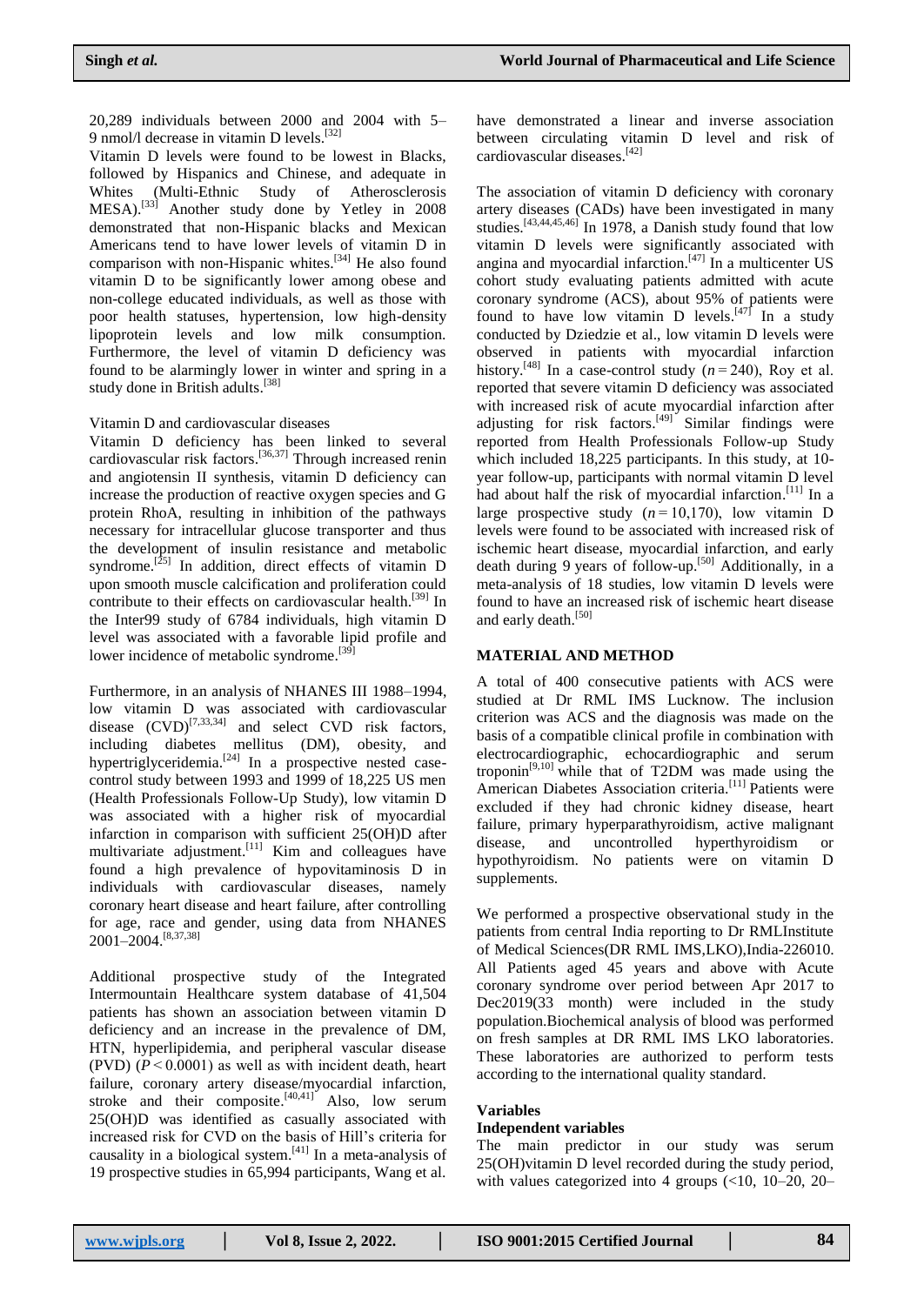30, and >30 ng/mL, respectively). The demographic covariates assessed were age group (45–64, 65–84 and >85 y), gender and population sector (general population). The 2 subgroups were targeted because they are assumed to be prone to have insufficient serum Viamin D. Clinical covariates included were body mass index (BMI;  $\langle 25, 25-30, \text{ and } 50 \text{ kg/m}^2 \rangle$ , smoking status (never, former or current), uncontrolled diabetes (glycosylated hemoglobin [HbA1C] groups <7, 7–9, >9), low-density lipoprotein (LDL) level (categorized as  $\leq$ 100,  $\geq$ 100), systolic blood pressure (BP;  $\leq$ 140, 140–160 or  $>160$ .

#### **Statistical analysis**

The distribution of the sociodemographic and clinical characteristics was examined across the 4 vitamin D level groups in the study population and in the study population. Survival analysis, Kaplan-Meier and Cox proportional hazard regression were used to compare groups and estimate the hazard attributable to the combined outcome. Each participant was exposed from

the time of the first vitamin D test and was rightcensored on leaving the hospital at the end of the study period.

Kaplan-Meier survival curves were used to model the first occurrence of MACS between the first serum vitamin D assay and the end of the study period. Survival curves were generated for the 4 different serum vitamin concentrations for each age group and for the study population. Groups were compared using the logrank test to determine equivalence between strata.

Cox proportional hazard multivariable models generated hazard ratios (HR) to examine the nonlinear association between MACS and serum vitamin D levels between Apr 2017 to December 31, 2019, controlling for covariates that were significant in the univariate analyses  $(P < .05)$ . A HR  $>1$  is associated with an increased probability of MACS.All statistical analyses were performed using SPSS software version 21.0.

#### **RESULT**

**Table 1: Descriptive Statistics of the Study Population.**

|                       | Subjects With Serum Vitamin D (ng/mL) Level in total patients(n-<br>400) |                |                |                |                        |                |  |
|-----------------------|--------------------------------------------------------------------------|----------------|----------------|----------------|------------------------|----------------|--|
|                       | $<$ 10                                                                   | $10 - 20$      | $20 - 30$      | $>30$          | Total number of ACS(%) | $\mathbf{u}$   |  |
| Age                   |                                                                          |                |                |                |                        |                |  |
| $45 - 64$             | 58                                                                       | 56             | 52             | 50             | 216 (54%)              | 61             |  |
| $65 - 84$             | 36                                                                       | 39             | 42             | 44             | 161(40.25%)            | 34             |  |
| $>85$                 | 8                                                                        | 5              | 5              | 5              | 23(5.75%)              | 5              |  |
| <b>Total</b>          |                                                                          |                |                |                | $n-400$                |                |  |
| Gender                |                                                                          |                |                |                |                        |                |  |
| Males                 | 23                                                                       | 31             | 34             | 36             | $n-124(31%)$           | 46             |  |
| Females               | 77                                                                       | 69             | 66             | 64             | $n-276(69%)$           |                |  |
| Total                 |                                                                          |                |                | no-400         |                        | 54             |  |
| <b>History of IHD</b> |                                                                          |                |                |                |                        |                |  |
| No                    | 96                                                                       | 95             | 95             | 94             | n-380(95%)             | 95             |  |
| Yes                   | 5                                                                        | 5              | 5              | 5              | 20(5%) n-400           | $\overline{5}$ |  |
| <b>Blood</b> pressure |                                                                          |                |                |                |                        |                |  |
| < 140                 | 84                                                                       | 86             | 88             | 89             | $n-347(86.75)$         | 81             |  |
| $140 - 160$           | 12                                                                       | 11             | 10             | 9              | $n-52(10.50\%)$        | 15             |  |
| >160                  | $\overline{4}$                                                           | $\overline{3}$ | $\overline{2}$ | $\overline{2}$ | $n-11(2.75%)$          | $\overline{4}$ |  |
| LDL, mg/dL            |                                                                          |                |                |                |                        |                |  |
| < 100                 | 37                                                                       | 37             | 41             | 49             | $n-164$ (41%)          | 34             |  |
| >100                  | 63                                                                       | 63             | 59             | 51             | n-236 (59%)            | 66             |  |
| HgbA1C                |                                                                          |                |                |                |                        |                |  |
| Nondiabetic           | 46                                                                       | 53             | 57             | 58             | $n-214(53.5%)$         | 73             |  |
| $<$ 7                 | 38                                                                       | 36             | 35             | 36             | n-145(36.25%)          | 19             |  |
| $7 - 9$               | 11                                                                       | $\,8\,$        | 6              | 5              | n-30 (7.5%)            | 6              |  |
| >9                    | $\overline{5}$                                                           | $\overline{3}$ | $\overline{1}$ | $\overline{1}$ | $n-10(4%)$             | $\overline{2}$ |  |
| Smoking status        |                                                                          |                |                |                |                        |                |  |
| Never                 | 77                                                                       | 73             | 74             | 74             | n-294(73.50%)          | 72             |  |
| Former                | 9                                                                        | 13             | 13             | 14             | $n-49(12.25%)$         | 9              |  |
| Current               | 14 %)                                                                    | 14             | 13             | 12             | $n-39(9.75%)$          | 19             |  |
| <b>BMI</b>            |                                                                          |                |                |                |                        |                |  |
| $<$ 25                | 24                                                                       | 28             | 36             | 44             | $n-132(33%)$           | 27             |  |
| $25 - 30$             | 35                                                                       | 40             | 41             | 39             | $n-155$ (38.7%))       | 41             |  |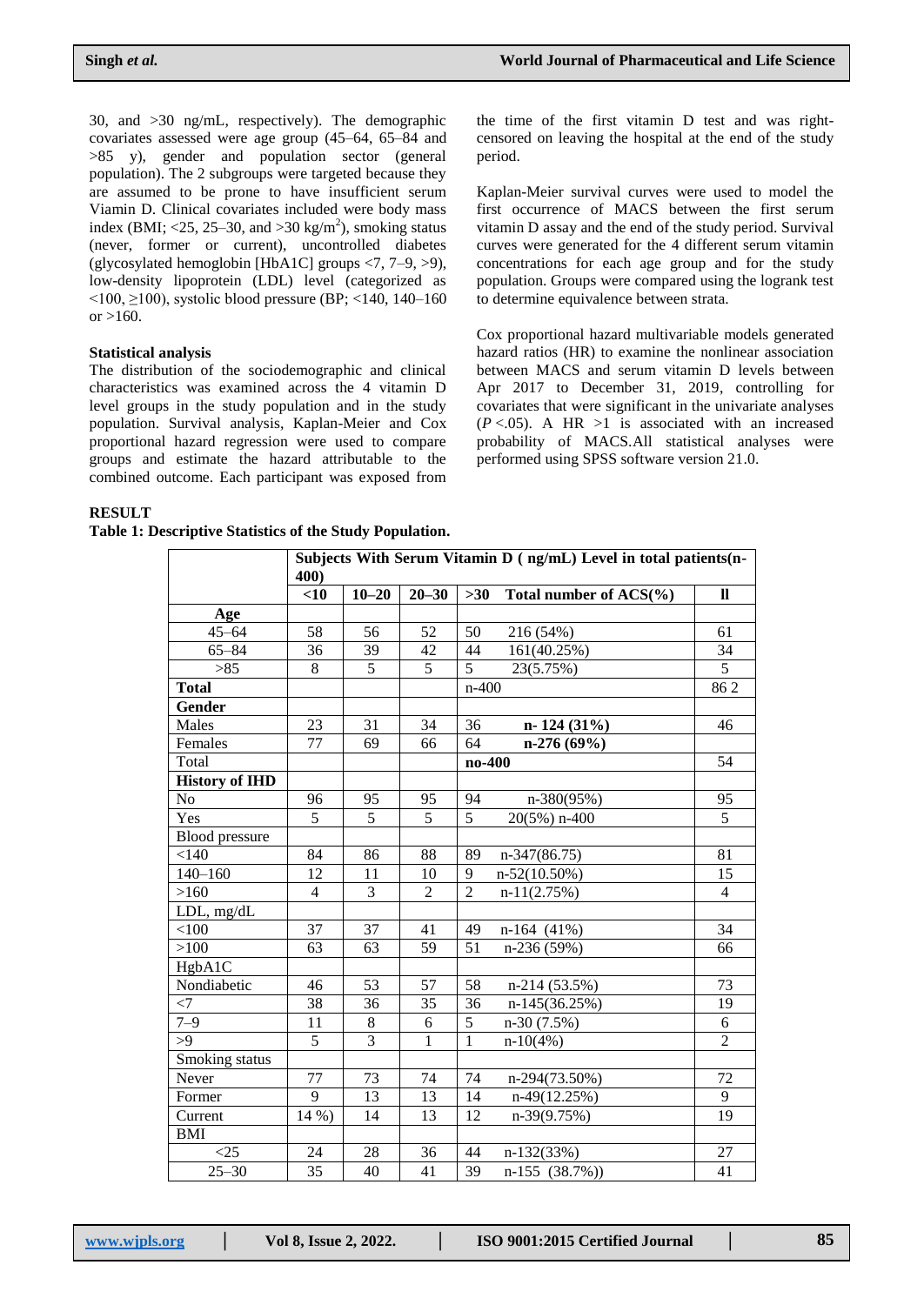| $\sim$ $\sim$ | . . | $\sim$ $\sim$<br>╮<br>$\overline{\phantom{a}}$ | - -<br>$\overline{\phantom{a}}$ | . . | $28.25\%$<br>າ ເ )<br>$\sim$<br>.<br>. <i>.</i> | $\mathbf{A}$ |
|---------------|-----|------------------------------------------------|---------------------------------|-----|-------------------------------------------------|--------------|

| Table 2: Multivariate Analysis of the Hazard Ratio for MACS among the Studied Population. |  |
|-------------------------------------------------------------------------------------------|--|
|-------------------------------------------------------------------------------------------|--|

|                        | $\beta$ (SE)  | Hazard Ratio [95% CI] | $P$ Value |
|------------------------|---------------|-----------------------|-----------|
| Serum vitamin D, ng/mL |               |                       |           |
| $<$ 10                 | 0.63(0.02)    | $1.91(1.83 - 2.00)$   | < .001    |
| $10 - 20$              | 0.23(0.02)    | $1.26(1.22 - 1.31)$   | < 0.001   |
| $20 - 30$              |               | 1.40(1.12-1.20)       | < .002    |
| $>30$                  | 0.12(0.04)    | $1.13(1.04 - 1.22)$   | < .003    |
| Age group              |               |                       |           |
| $45 - 64$              | 1.25(0.01)    | $2.62(2.65 - 2.78)$   | < .001    |
| $65 - 84$              | 1.31(0.02)    | $3.71(3.55 - 3.87)$   | < .001    |
| $>85$                  | 2.61(0.03)    | $13.6(12.9-14.3)$     | < .001    |
| Gender                 |               |                       |           |
| Female                 | 0.49(0.018)   | $1.65(1.63-1.72)$     | < .001    |
| Male                   | 0.58(0.02)    | $1.79(1.73 - 1.85)$   | < .001    |
| History of IHD         |               |                       |           |
| No                     |               | 1 (Reference)         |           |
| Yes                    | 0.48(0.02)    | $1.61(1.54-1.69)$     | < .001    |
| <b>Blood</b> pressure  |               |                       |           |
| < 140                  | 0.06(0.018)   | 1.05(1.018-1.09)      | < 0.002   |
| $140 - 160$            | 0.07(0.02)    | $1.07(1.02 - 1.12)$   | < 0.003   |
| >160                   | 0.24(0.04)    | $1.27(1.18-1.36)$     | < .001    |
| LDL, mg/dL             |               |                       |           |
| < 100                  | 0.10(0.02)    | $0.77(0.71 - 0.80)$   | < .001    |
| >100                   | $-0.14(0.02)$ | $0.87(0.83 - 0.91)$   | < .001    |
| HgbA1C                 |               |                       |           |
| Nondiabetic            | 0.20(.02)     | $1.20(1.14-1.16)$     | < 0.001   |
| $<$ 7                  | 0.22(0.02)    | $1.24(1.20-1.28)$     | < .001    |
| $7 - 9$                | 0.53(0.03)    | $1.70(1.61-1.79)$     | < .001    |
| >9                     | 0.86(0.04)    | $2.36(2.17-2.55)$     | < .001    |
| Smoking status         |               |                       |           |
| Never                  | 0.09(0.018)   | $1.09(1.04 - 1.10)$   | $<0.01$   |
| Former                 | 0.10(0.02)    | $1.10(1.06-1.15)$     | < .001    |
| Current                | 0.34(0.03)    | $1.40(1.34 - 1.47)$   | < .001    |
| <b>BMI</b>             |               |                       |           |
| <25                    |               | 1 (Reference)         | < .001    |
| $25 - 30$              | $-0.22(0.02)$ | $0.80(0.77-0.83)$     | < .001    |
| $>30$                  | $-0.14(0.02)$ | $0.87(0.83 - 0.91)$   |           |

A subdivision of the serum vitamin D concentration levels found that the vitamin D level above 30 ng/mL was associated with the lowest risk of having a MACS This model was then stratified by gender; the results for men and women were similar, although the relative risk of MACS among those with the lowest vitamin D levels (below 10 ng/mL), as compared to normal levels, was greater among women. The lowest HR for MACS was found in those whose vitamin D level was above 30 ng/mL for both genders.

## **DISCUSSION**

In our comprehensive database, we have determined the safe range of serum vitamin D levels and suggested a threshold for low vitamin D, beyond which there are at increased risk for MACS (all-cause mortality and/or cardiovascular events). We defined a safe level of serum

vitamin D more than 30 ng/mL. This finding is also corroborated by other studies, which describe a similar level of vitamin D level, centered around 30 to 40  $\text{ng/mL}$ <sup>[2,9,35]</sup> This safe range also applies to all-cause mortality; in the MACS outcome, 76% of the events were due to acute coronary with Vitamin D bellow 30 ng/mL syndrome, whereas 24% pertained to all-cause mortality.

Our findings also corroborated the expected association between typical risk factors (and potential confounders), such as age, gender, IHD history, hypertension, serum cholesterol, diabetes, smoking, and BMI, and the risk of MACS Furthermore, only about 35% of the patients fell into the safe vitamin D range, which is further corroborated by other studies.<sup>[9,16,36]</sup> Furthermore, women were tested for serum vitamin D at a rate nearly twice that of men. This is not surprising, because women tend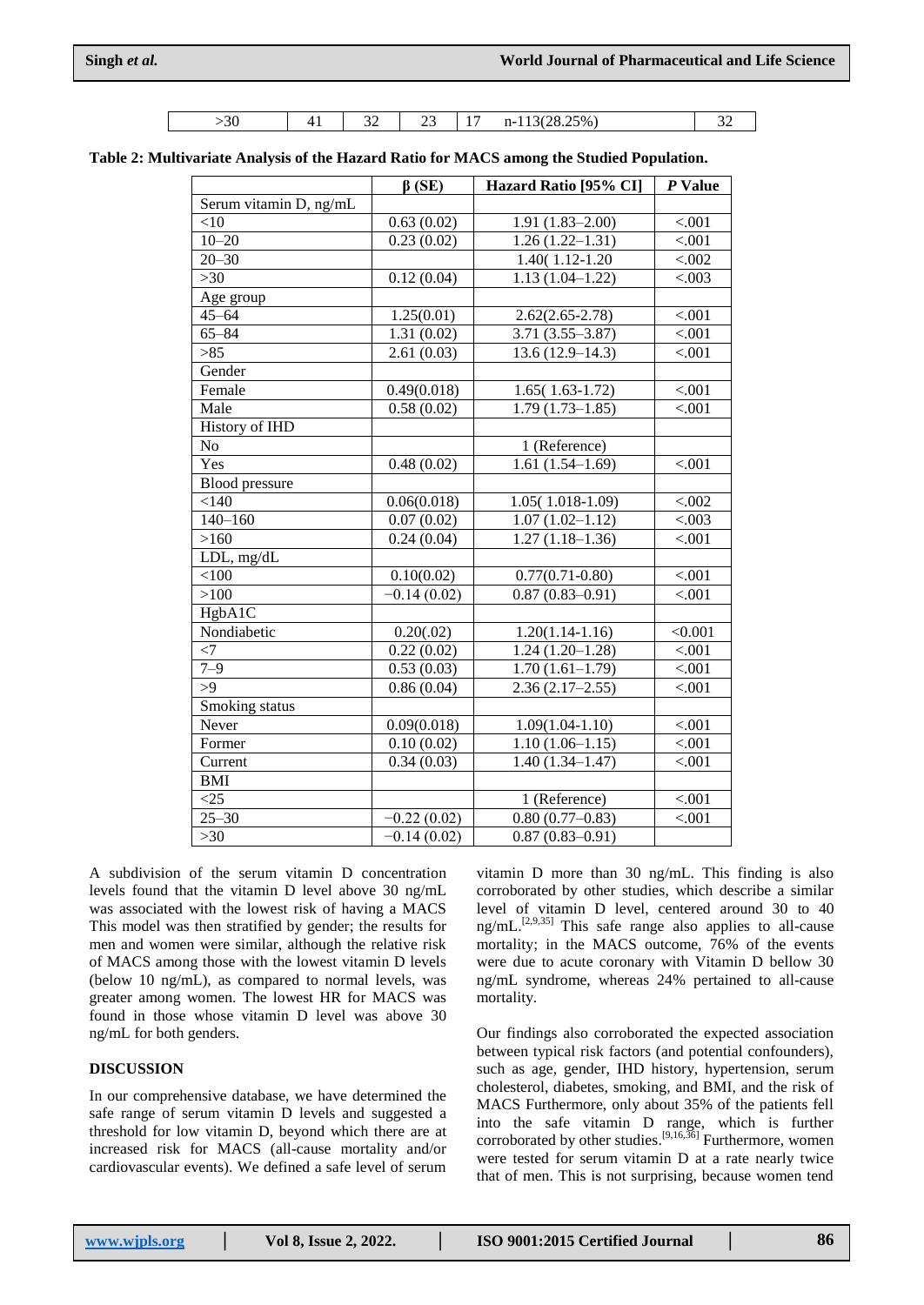to visit their family doctors more. Compared to other studies, the duration of our study (33 month) may be too short to capture acute coronary syndrome and mortality related to vitamin D blood levels adequately. Finally, individual polymorphic effects may affect the optimal serum vitamin-D, which may require personalized targets.

In conclusion, we identified a safe target level of above 30 ng/mL for serum vitamin D, which minimizes the risk for acute coronary syndrome and all-cause mortality, during a 33-month time period.

A 12-year prospective cohort in the United States showed that those with vitamin  $D < 30$  ng/mL had a higher HR than those with >30 ngmLFurthermore, the odds ratio of >2.3 associated with low serum levels of vitamin D for acute coronary syndrome described by Zitterman etal $^{[36]}$  further supports the burden and the risk of low serum vitamin D concentrations. [40.41]

## **Abbreviations**

- **BMI-**body mass index.
- **BP-**blood pressure.
- **CI-**confidence interval.
- **HbA1C-**glycosylated hemoglobin.
- **HR-**hazard ratios.
- **IHD-**ischemic heart disease.
- **LDL-**low-density lipoprotein.
- **MACS-**mortality in acute coronary syndrome.
- **QC-**quality control.

## **CONCLUSION**

Vitamin D in the more than 30 ng/mL was associated with the lowest risk for morbidity and mortality and less than 10ng/mL with highest morbidity and mortality The hazard ratio above more than 30ng/mL and and below 10ng/mL increases significantly.

**Funding**-None. **Conflict of interest**-None. **Ethical clearance**-Taken from Ehical committee

## **REFERENCE**

- 1. Zittermann A. Vitamin D in preventive medicine: are we ignoring the evidence? *Br J Nutr,* 2003; 89: 552–572.
- 2. Kimlin MG. Geographic location and vitamin D synthesis. *Mol Aspects Med,* 2008; 29: 453–461.
- 3. Holick MF. Vitamin D deficiency. *N Engl J Med,* 2007; 357: 266–281.
- 4. Holick MF. Vitamin D: importance in the prevention of cancers, type 1 diabetes, heart disease, and osteoporosis. *Am J Clin Nutr,* 2004; 79: 362–371.
- 5. Basit S. Vitamin D in health and disease: a literature review. *Br J Biomed Sci,* 2013; 70: 161–172.
- 6. Judd SE, Tangpricha V. Vitamin D Deficiency and Risk for cardiovascular disease. *Am J Med Sci,* 2010; 117: 503–511.
- 7. Kendrick J, Targher G, Smits G, Chonchol M. 25- Hydroxyvitamin D deficiency is independently associated with cardiovascular disease in the third National Health and nutrition examination survey. *Atherosclerosis,* 2009; 205: 255–260.
- 8. Kim D, Sabour S, Sagar U, Adams S, Whellan D. Prevalence of hypovitaminosis D in cardiovascular diseases (from the National Health and nutrition examination survey  $2001$  to  $2004$ ) *Am Cardiol,* 2008; 102: 1540–1544.
- 9. Zittermann A, Schleithoff SS, Koerfer R. Vitamin D insufficiency in congestive heart failure: why and what to do about it? *Heart Fail Rev,* 2006; 11: 25– 33.
- 10. Pekkanen MP, Ukkola O, Hedberg P, Piira OP, Lepojärvi S, Lumme J, Tulppo M, Huikuri H. Serum 25-hydroxyvitamin D is associated with major cardiovascular risk factors and cardiac structure and function in patients with coronary artery disease. *Nutr Metab Cardiovasc Dis,*2015; 25: 471– 478.
- 11. Giovannucci E, Liu Y, Hollis B, Rimm E. 25 hydroxyvitamin D and risk of myocardial infarction in men: a prospective study. *Arch Intern Med,* 2008; 168: 1174–1180.
- 12. McGreevy C, Williams D. New insights about vitamin D and cardiovascular disease: a narrative review. *Ann Intern Med,* 2011; 155: 820–826.
- 13. Wong YYE, Flicker L, Yeap BB, McCaul KA, Hankey GJ, Norman PE. Is hypovitaminosis D associated with abdominal aortic aneurysm, and is there a dose-response relationship? *Eur J Vasc Endovasc Surg,* 2013; 45: 657–664.
- 14. Demir M, Uyan U, Melek M. The effects of vitamin D deficiency on atrial fibrillation. *Clin Appl Thromb Hemost,* 2014; 20: 98–103.
- 15. Ozcan OU, Gurlek A, Gursoy E, Gerede DM, Erol C. Relation of vitamin D deficiency and new-onset atrial fibrillation among hypertensive patients. *J Am Soc Hypertens,* 2015; 9: 307–312.
- 16. Pavlovic D, Josipovic J, Pavlovic N. Vitamin D and hypertension. *Period Biol,* 2011; 113: 299–302.
- 17. Barnard K, Colón-emeric C. Extraskeletal effects of vitamin D in older adults: cardiovascular disease, mortality, mood, and cognition. *Am J Geriatr Pharmacother,* 2010; 8: 4–33.
- 18. Foss YJ. Vitamin D deficiency is the cause of common obesity. *Med Hypotheses,* 2009; 72: 314– 321.
- 19. Küçükazman M, Ata N, Dal K, Yeniova A, Kefeli A, Basyigit S, Aktas B, Akin K, Ağladıoğlu K, Üre Ö, Topal F, Nazligül Y, Beyan E, Ertugrul D. The association of vitamin D deficiency with nonalcoholic fatty liver disease. *Clin (Sao Paulo),* 2014; 69: 542–546.
- 20. Donovan DS, Papadopoulos A, Staron RB, Addesso V, Schulman L, Gregor CMC, Cosman F, Lindsay RL, Shane E. Bone mass and vitamin D deficiency in adults with advanced cystic fibrosis lung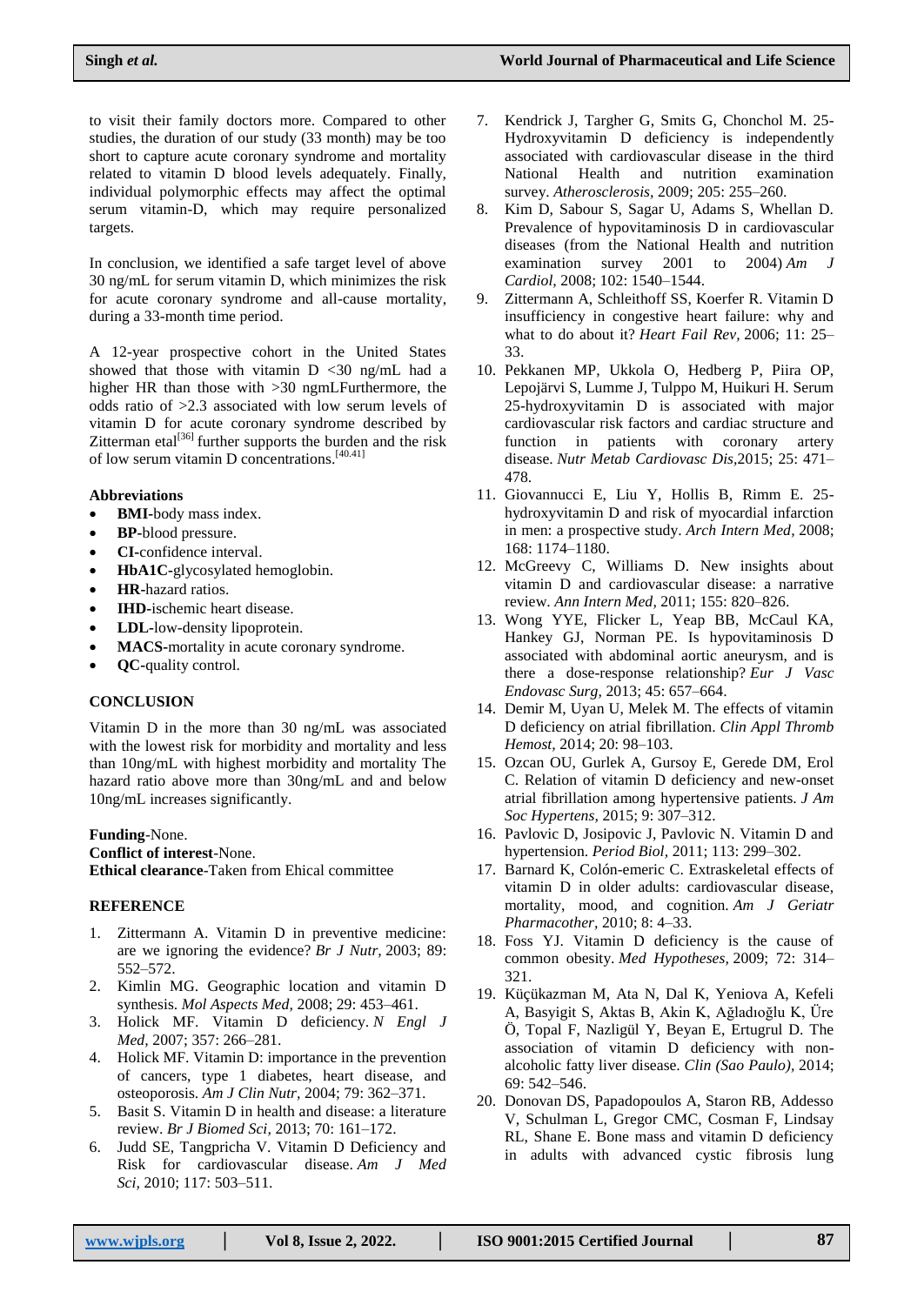disease. *Am J Respir Crit Care Med,* 1998; 157: 1892–1899.

- 21. Klein GL, Chen TC, Holick MF, Langman CB, Price H, Celis MM, Herndon DN. Synthesis of vitamin D in skin after burns. *Lancet,* 2004; 363: 291–292.
- 22. Liu E, Meigs JB, Pittas AG, Economos CD, Mckeown NM, Booth SL, Jacques PF. Predicted 25 hydroxyvitamin D score and incident type 2 diabetes in the Framingham offspring study. *Am J Clin Nutr,* 2010; 91: 1627–1633.
- 23. Baz-hecht M, Goldfine AB. The impact of vitamin D deficiency on diabetes and cardiovascular risk. *Curr Opin Endocrinol Diabetes Obes,* 2010; 17: 113–119.
- 24. Martini LA, Wood RJ. Vitamin D status and the metabolic syndrome. *Nutr Rev,* 2006; 64: 479–486.
- 25. Rammos G, Tseke P, Ziakka S. Vitamin D, the renin-angiotensin system, and insulin resistance. *Int Urol Nephrol,* 2008; 40: 419–426.
- 26. Chiu KC, Chu A, Go VLW, Saad MF. Hypovitaminosis D is associated with insulin resistance and beta cell dysfunction. *Am J Clin Nutr,* 2004; 79: 820–825.
- 27. Mithal A, Wahl DA, Burckhardt P, Eisman JA, Fuleihan GE, Josse RG, Lips P, Morales-Torres J. Global vitamin D status and determinants of hypovitaminosis D. *Osteoporos Int,* 2009; 20: 1807– 1820.
- 28. Lee JH, Keefe JHO, Bell D, Hensrud DD, Holick MF. Vitamin D deficiency an important, common, and easily treatable cardiovascular risk factor? *J Am Coll Cardiol,* 2017; 52: 1949–1956.
- 29. Prentice A. Vitamin D deficiency: a global perspective. *Nutr Rev,* 2008; 66: 153–164.
- 30. Haq A, Svobodová J, Imran S, Stanford C, Razzaque MS. Journal of Steroid Biochemistry & Molecular Biology Vitamin D de fi ciency: A single centre analysis of patients from 136 countries. *J Steroid Biochem Mol Biol,* 2016; 164: 209–213.
- 31. Zhang R, Naughton DP. Vitamin D in health and disease: current perspectives. *Nutr J,* 2010; 9: 1–13.
- 32. Looker AC, Pfeiffer CM, Lacher DA, Schleicher RL, Picciano F, Yetley EA. Serum 25 hydroxyvitamin D status of the US population: 1988–1994 compared with 2000–2004. *Am J Clin Nutr,* 2008; 88: 1519–1527.
- 33. Robinson-cohen C, Hoofnagle AN, Ix JH, Kestenbaum R, de Boer IH. Racial differences in the association of serum 25-hydroxyvitamin D concentration with coronary heart disease events. *JAMA,* 2013; 310: 179–188.
- 34. Yetley EA. Assessing the vitamin D status of the US population. *Am J Clin Nutr,* 2008; 88: 558s–564s.
- 35. Hyppönen E, Power C. Hypovitaminosis D in British adults at age 45 y: nationwide cohort study of dietary and lifestyle predictors. *Am J Clin Nutr,* 2007; 85: 860–868.
- 36. Lavie CJ, Lee JH, Milani RV. Vitamin D and Cardiovascular disease: will it live up to its hype? *J Am Coll Cardiol,* 2011; 58: 1547–1556.
- 37. Wang L, Song Y, Manson J, Pilz S, März W, Michaëlsson K, Lundqvist A, Jassal S, Barrett-Connor E, Zhang C, Eaton C, May H, Anderson J, Sesso H. Circulating 25-hydroxy-vitamin D and risk of cardiovascular disease: a meta-analysis of prospective studies. *Circ Cardiovasc Qual Outcomes,* 2012; 5: 819–829.<br>38. Heston TF. Hypovita
- TF. Hypovitaminosis D in hypertension. *South Med J,* 2010; 103: 723–724.
- 39. Skaaby T, Nystrup L, Pisinger C, Jørgensen T, Thuesen B, Fenger M, Linneberg A. Vitamin D status and changes in cardiovascular risk factors: a prospective study of a general population. *Cardiology,* 2012; 123: 62–70.
- 40. Anderson JL, May HT, Horne BD, Bair TL, Hall NL, Carlquist JF, Lappé DL, Muhlestein JB. Relation of vitamin D deficiency to cardiovascular risk factors, disease status, and incident events in a general healthcare population. *Am J Cardiol,* 2010; 106: 963–968.
- 41. Weyland PG, Grant WB, Howie-Esquivel J. Does sufficient evidence exist to support a causal association between vitamin D status and cardiovascular disease risk? An assessment using Hill's criteria for causality. *Nutrients,* 2014; 6: 3403–3430.
- 42. Pilz S, Tomaschitz A, Drechsler C, Zittermann A, Dekker J, März W. Vitamin D supplementation: a promising approach for the prevention and treatment of strokes. *Curr Drug Targets,* 2011; 12: 88–96.
- 43. Milazzo V, De Metrio M, Cosentino N, Marenzi G, Tremoli E. Vitamin D and acute myocardial infarction. *World J Cardiol,* 2017; 9: 14–20.
- 44. Anderson J, May H, Horne B, Bair T, Hall N, Carlquist J, Lappé D, Muhlestein J. Relation of vitamin D deficiency to cardiovascular risk factors, disease status, and incident events in a general healthcare population. *Am J Cardiol,* 2010; 106: 963–968.
- 45. Aleksova A, Belfiore R, Carriere C, Kassem S, La Carrubba S, Barbati G, Sinagra G. Vitamin D deficiency in patients with acute myocardial infarction: an Italian single-center study. *Int J Vitam Nutr Res,* 2015; 85: 23–30.
- 46. Lund B, Badskjaer J, Lund B, Soerensen O. Vitamin D and ischaemic heart disease. *Horm Metab Res,* 1978; 10: 553–556.
- 47. Lee JH, Gadi R, Spertus JA, Tang F, O'Keefe JH. Prevalence of vitamin D deficiency in patients with acute myocardial infarction. *Am J Cardiol.* 2011; 107: 1636–1638.
- 48. Dziedzic E, Gąsior J, Pawłowski M, Dąbrowski M. Association of Vitamin D Deficiency and Degree of coronary artery disease in cardiac patients with type 2 diabetes. *J Diabetes Res,* 2017; 2017: 1–11.
- 49. Roy A, Lakshmy R, Tarik M, Tandon N, Reddy KS, Prabhakaran D. Independent association of severe